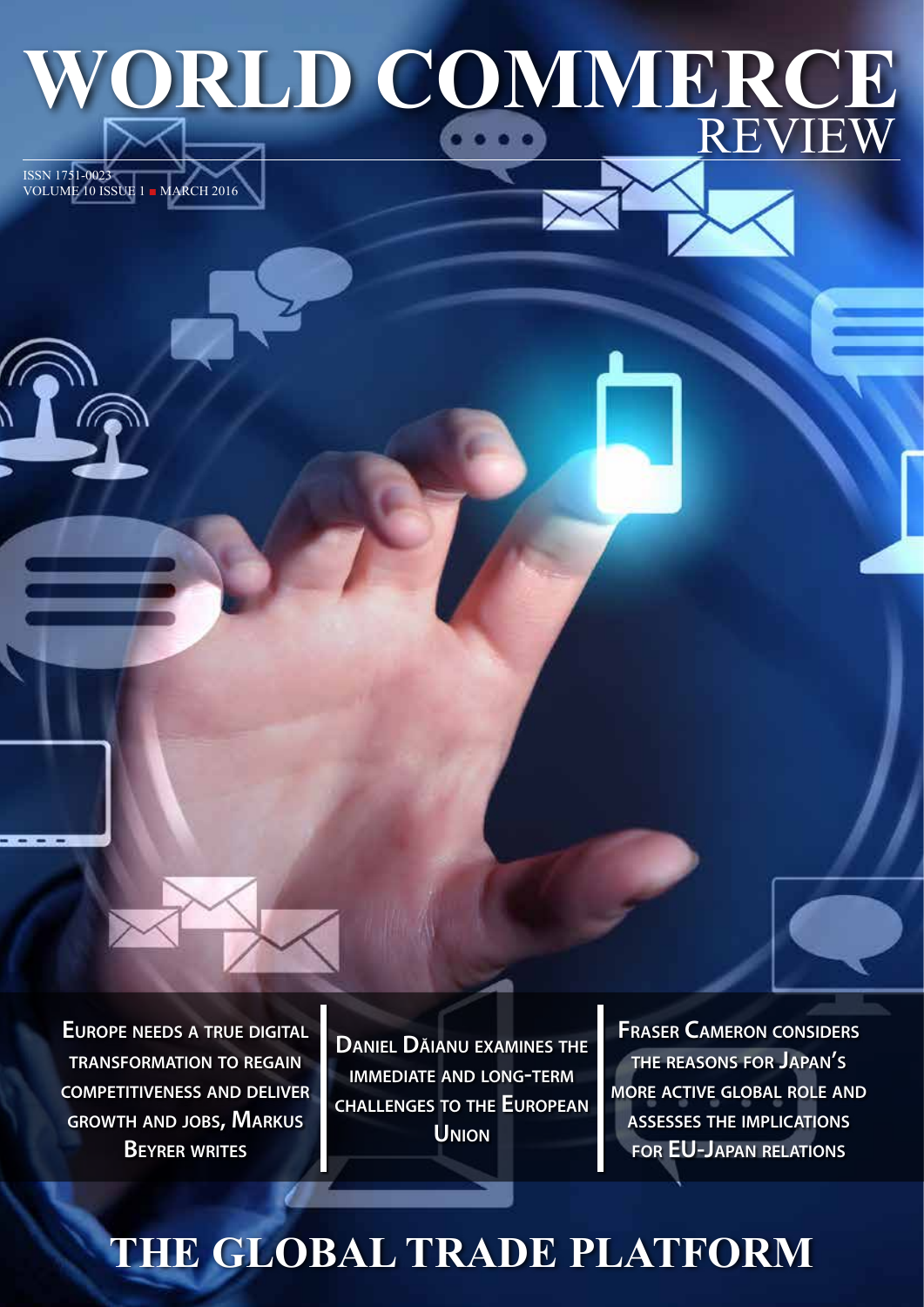

### **40 years of OECD Guidelines for Multinational Enterprises**



**Winand Quaedvlieg is Chair of the BIAC Committee on Investment and Responsible Business Conduct, and Hanni Rosenbaum is Senior Director of Policy and Strategic Planning at BIAC, the Business and Industry Advisory Committee to the OECD**

#### **A unique and comprehensive instrument for responsible business conduct**

Business has long recognized the importance of responsible business conduct in a globalized world. Today, many companies have integrated responsible business conduct into their overall business strategy to manage their activities in a responsible way. Out of the range of international instruments that are in place to guide business in this effort, the *OECD Guidelines for Multinational Enterprises (MNE Guidelines)* are the most comprehensive international instrument for responsible business conduct. Adhering countries have committed to promote the *Guidelines* in a global context.

The *MNE Guidelines* cover all major areas of business ethics and include recommendations in the areas of disclosure, human rights, employment and industrial relations, environment, bribery, consumer interests, science and technology, competition, taxation, as well as general policies related to supply chains, due diligence and stakeholder engagement.

In 1976, the OECD adopted the Declaration on International Investment and Multinational Enterprises. It aims to balance the public policy of OECD governments to promote an open international investment climate with a business commitment to make responsible use of the opportunities an open investment climate provides. The *MNE Guidelines* are an integral part of the OECD Declaration, together with a national treatment instrument, the commitment to minimize conflicting requirements, and the commitment to cooperate in the field of international investment incentives and disincentives.

Together, they form the foundation on which the actual international investment regime rests. And in a world in profound transformation, their relevance is as big and fresh as 40 years ago. Equally, the *MNE Guidelines*, which have been substantially updated and revised several times, are more than ever a key international reference document for responsible business conduct for companies around the world.

#### **Why should business be aware of the** *MNE Guidelines?*

First of all, the *MNE Guidelines* provide a comprehensive framework for responsible business conduct. It is based on a consensus view from adhering governments, which was forged in an intensive negotiation process in 2011 with close involvement of business, labour and civil society. Adhering governments have committed to promote the *MNE Guidelines*  within the OECD area and globally. The *Guidelines* are deliberately not legally enforceable as they are intended to stimulate responsible behaviour, not to trigger legal disputes. However, MNEs are expected to fulfil the recommendations set out in the Guidelines and to have a policy in place that is consistent with these recommendations.

What makes the *MNE Guidelines* different from other instruments is that they are supported by a unique implementation mechanism of National Contact Points (NCPs), which are established by all adhering governments. The NCP promotes the *MNE Guidelines* and provides a non-judicial grievance mechanism that can contribute to the resolution of issues that arise in relation to the implementation of the *Guidelines*. Any interested party, in most cases NGOs and trade unions, can call upon the NCP to help resolve issues concerning the implementation of the *MNE Guidelines* by a company in a specific case. The *MNE Guidelines* are the only international corporate responsibility instrument with such a grievance mechanism in place.

In 2015, the *MNE Guidelines* and the NCPs got high-level political attention when the OECD Ministerial Council Meeting in June underlined the importance of continuing efforts to further strengthen the performance of NCPs. The critical role of the OECD *MNE Guidelines* and NCPs was further underlined at the June G7 Summit, which encouraged the OECD to promote peer reviews and peer learning on the functioning and performance of NCPs while G7 governments made a commitment to 'lead by example.'

However, the *MNE Guidelines* should not only be considered as a demand on business. They also contribute to providing a more level playing field, nationally and internationally, by setting out the standards of responsible behaviour that are expected from all MNEs. They also protect business from unrealistic expectations from stakeholders. Expectations that go clearly beyond the *Guidelines* will not easily be considered justified.

#### **The** *MNE Guidelines* **today**

In addition to the 34 OECD member countries, there are also 12 non-member countries that adhere to the *MNE Guidelines*, and discussions with additional non-member countries are underway. The *MNE Guidelines* are applicable to MNEs operating in and from adhering countries, bearing in mind that observance of the *Guidelines* by these enterprises is recommended wherever they operate, not only in adhering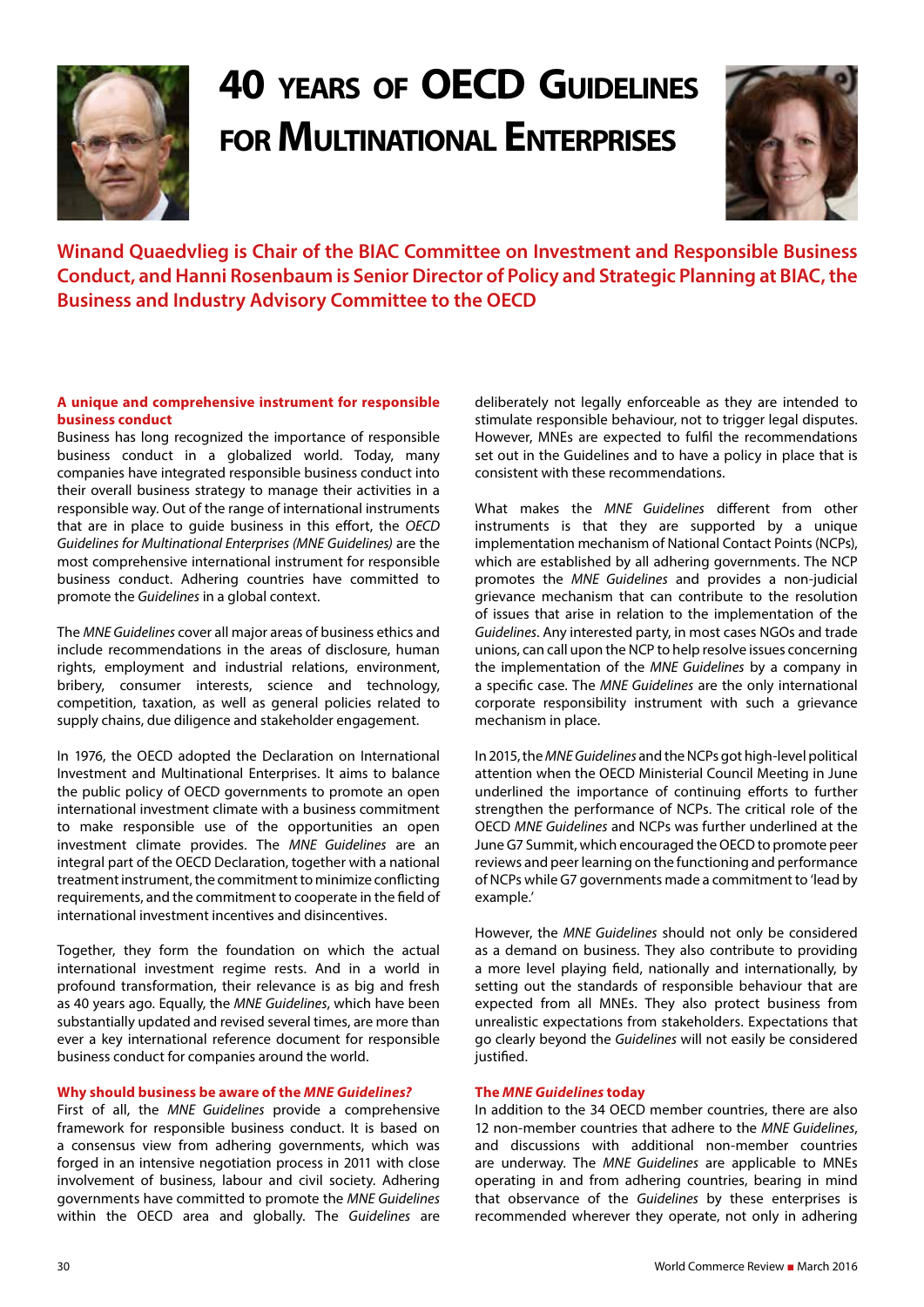countries, but also in other countries where they invest. In order to create a level playing field, the business community strongly encourages global engagement and implementation of the standards included in the *Guidelines* by non-adhering countries, including major non-member economies, such as China and India. The OECD activities in this field are highly appreciated.

Since the adoption of the OECD Declaration on International Investment and Multinational Enterprises in 1976, the *MNE Guidelines* have been updated five times. These updates reflected the need to consider the changing landscape for international investment, increasingly complex patterns of production and consumption, and the need to establish confidence in open markets.

In particular, the last update in 2011 has led to increased attention from countries and stakeholders around the world to the *MNE Guidelines*, due to a number of new provisions, such as those related to supply chains and the new human rights chapter. The human rights chapter is fully consistent with the UN Guiding Principles on Business and Human Rights, which were negotiated simultaneously with the *Guidelines*.

The grievance mechanism of the *MNE Guidelines* is increasingly being used. Over 320 'specific instances' were submitted to NCPs between 2000 and mid-2015, covering MNE operations in 90 countries from a range of different business sectors. This clearly demonstrates that companies must be aware of the *MNE Guidelines*.

#### **Avoiding adverse impact - due diligence**

The 2011 *MNE Guidelines* introduced an important new recommendation: MNEs should avoid adverse impacts of their business activities in the areas covered by the *Guidelines*. First of all, enterprises should prevent their own activities from causing an adverse impact. Enterprises should also avoid substantially contributing to any such adverse impact. Their own activities also include activities in the supply chain,

"... active engagement on responsible business conduct by companies and countries around the world is more important than ever for a global level playing field and sustainable economic growth"

however, some meaningful involvement of the MNE in the activity is then required.

In addition, MNEs should seek to prevent or mitigate adverse impacts by a business relationship, when the impact is directly related to the MNE's operations, products or services. The practical implications of this provision are still subject to a societal debate. At the same time, it should be borne in mind that the *Guidelines* are based on the principle that MNEs are responsible for their own behaviour and not for the adverse impacts purely caused by others. They are more demanding depending on how directly or substantially the enterprise is involved in the adverse impact.

To avoid adverse impacts, enterprises should carry out due diligence. This means that they should introduce a process to identify, prevent, reduce, and account for how they address actual and potential adverse impacts.

However, flexibility is also a key concept of the *MNE Guidelines*. The nature and extent of due diligence depends on the precise circumstances. The *Guidelines* recognize that the encouragement of business partners to comply with the recommendations is subject to practical limitations depending on the specific circumstances.